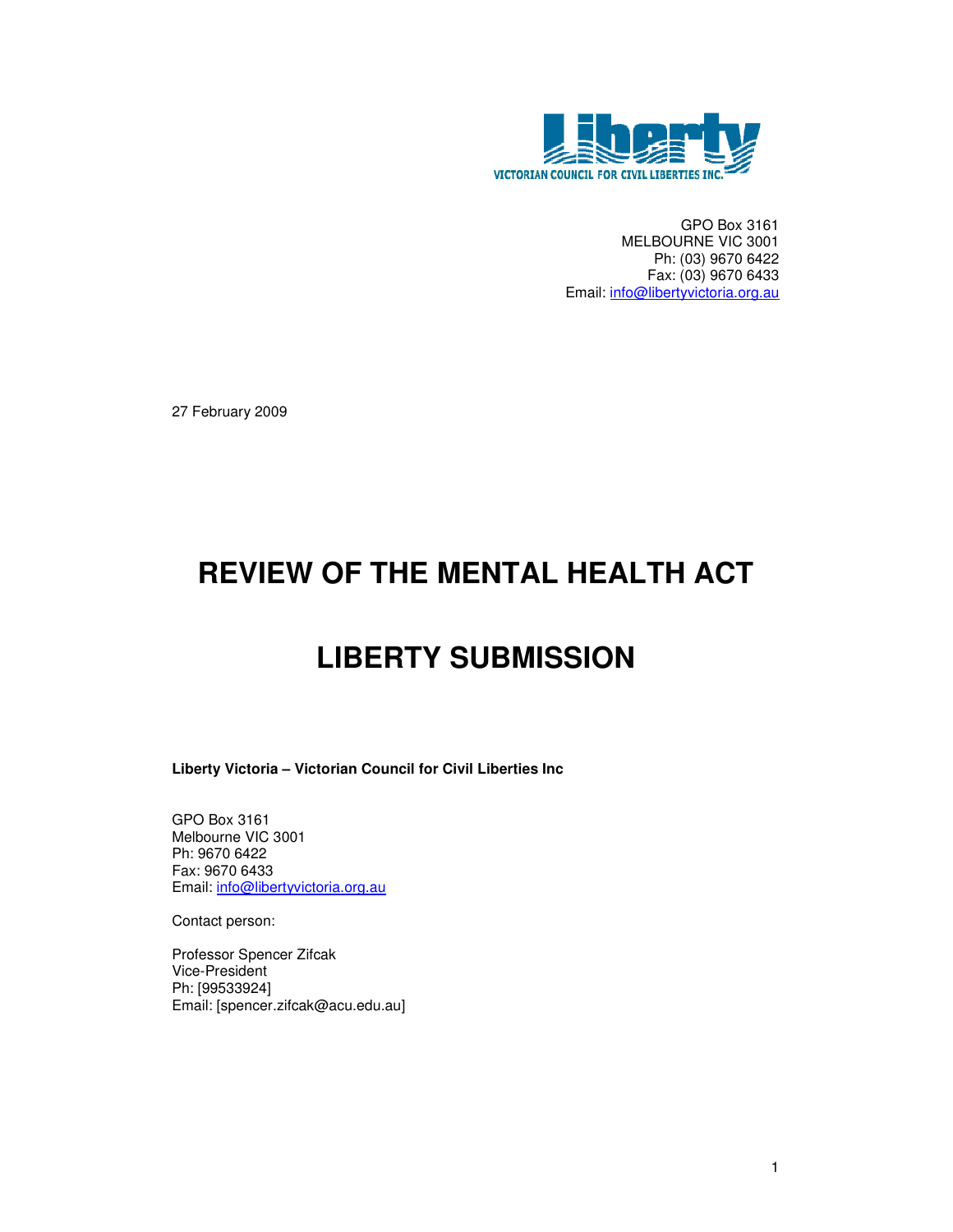#### **Introduction**

#### **About Liberty Victoria**

The Victorian Council for Civil Liberties Inc (**Liberty Victoria**) is an independent nongovernment organisation which traces its history back to the first civil liberties body established in Melbourne in 1936.

Liberty Victoria is committed to the defence and extension of human rights and civil liberties. It seeks to promote Australia's compliance with the rights and freedoms recognised by international law. Liberty Victoria has campaigned extensively in the past on issues concerning rights and freedoms, democratic processes, government accountability, transparency in decision-making and open government.

#### **Scope of this Submission**

Liberty Victoria welcomes this invitation to participate in the review of the Mental Health Act 1986 (Vic) (**MHA**). In many respects, the MHA has served Victoria well for more than a decade. However, we believe that there are now significant reasons for its reform.

In particular, Liberty Victoria emphasises the need for new legislation to enshrine domestic and international human rights standards, with a particular view to the realisation of the rights to autonomy and non-discrimination in accordance with the Convention on the Rights of Persons with Disabilities (CRPD).<sup>1</sup>

In this submission Liberty Victoria makes specific comments in relation to involuntary treatment and external review. Liberty Victoria also endorses certain recommendations made by the Human Rights Law Resource Centre (listed below).

### **Recommendations**

 $\overline{a}$ 

Liberty makes the following recommendations:

- 1. Any involuntary treatment regime must respect the human rights of people with mental illness. This requires, at a minimum, that people with mental illness are presumed to have legal capacity unless it can clearly be demonstrated that they are incapable of providing informed consent to their treatment or care.
- 2. Given that involuntary detention and treatment of people with mental illness represents a radical curtailment of their fundamental rights and freedoms, any decision to institute involuntary detention or treatment must be made subject to a process of independent and impartial review that is both timely and comprehensive.

 $1$  Convention on the Rights of Persons with Disabilities, opened for signature 30 March 2007, 993 UNTS 3 (entered into force 3 May 2008) (**CRPD**).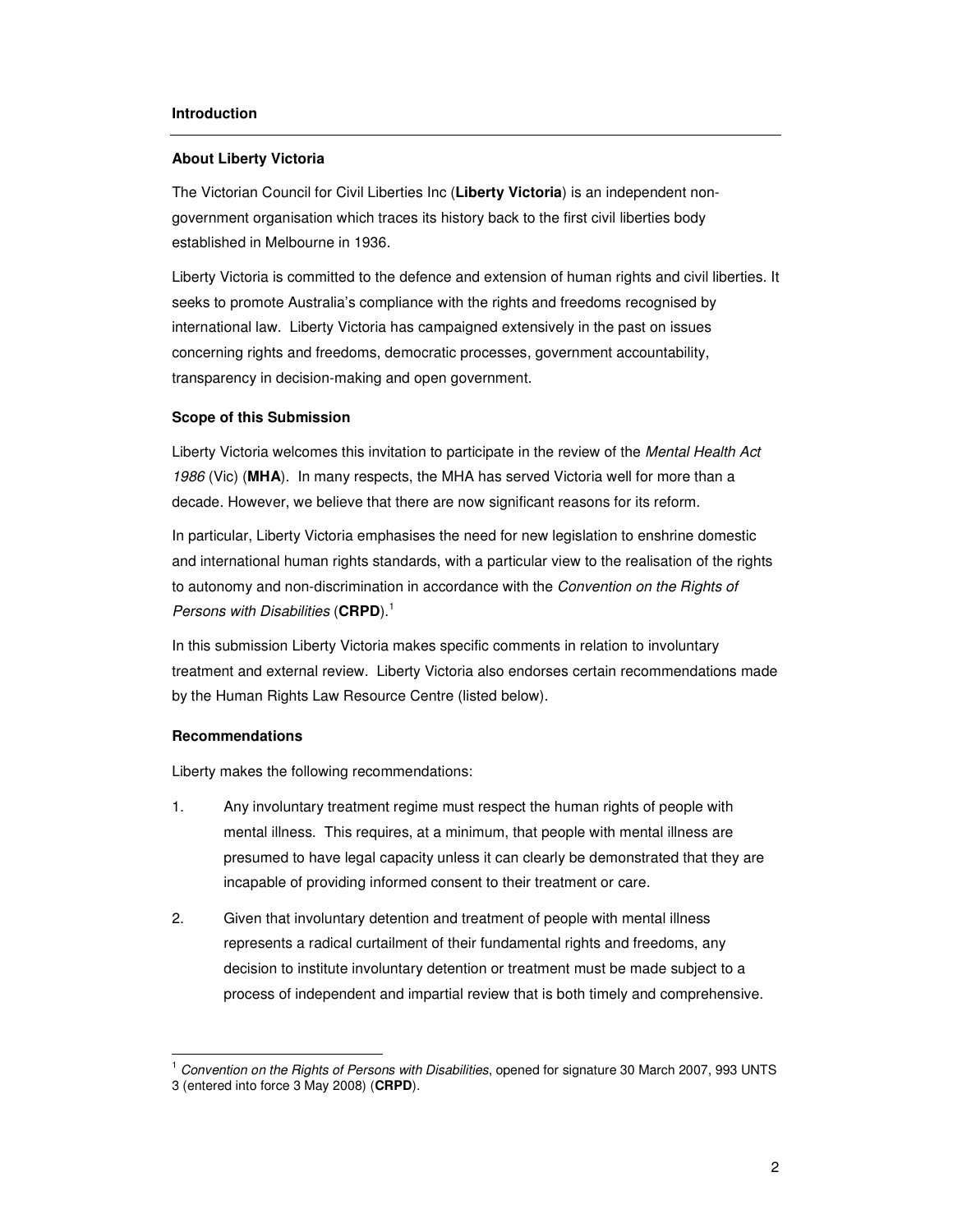Further, Liberty endorses the following recommendations contained in the submission provided by the Human Rights Law Resource Centre:

- 3. The purpose of the new legislation should explicitly recognise those principles set out in Article 3 of the Disability Convention, namely:
	- (a) Respect for inherent dignity, individual autonomy including the freedom to make one's own choices, and independence of persons;
	- (b) Non-discrimination;
	- (c) Full and effective participation and inclusion in society;
	- (d) Respect for difference and acceptance of persons with disabilities as part of human diversity and humanity;
	- (e) Equality of opportunity;
	- (f) Accessibility;
	- (g) Equality between men and women;
	- (h) Respect for the evolving capacities of children with disabilities and respect for the right of children with disabilities to preserve their identities.
- 4. Mental health laws, regulations and policies should recognise the diverse needs of groups including women, children, Indigenous and CALD populations and should ensure that additional and tailored support and independent advocacy services are provided to people with diverse needs.
- 5. Determining whether a consumer requires under s 8(1)(b) treatment involves the following steps:
	- (a) a person is diagnosed with a mental illness of a kind or degree warranting compulsory confinement;
	- (b) continued treatment depends on a continuing assessment of whether the mental illness requires treatment;
	- (c) the responsible mental health practitioner determines that the treatment is proportionate to the treatment's aim (being the mental health of the consumer);
	- (d) if the responsible mental health practitioner determines that the conditions required for involuntary treatment are no longer satisfied the above requirements, the treatment must cease; and
	- (e) the responsible mental health practitioner must provide written reasons to the consumer that articulates why, in their opinion, the consumer requires the specific treatment imposed.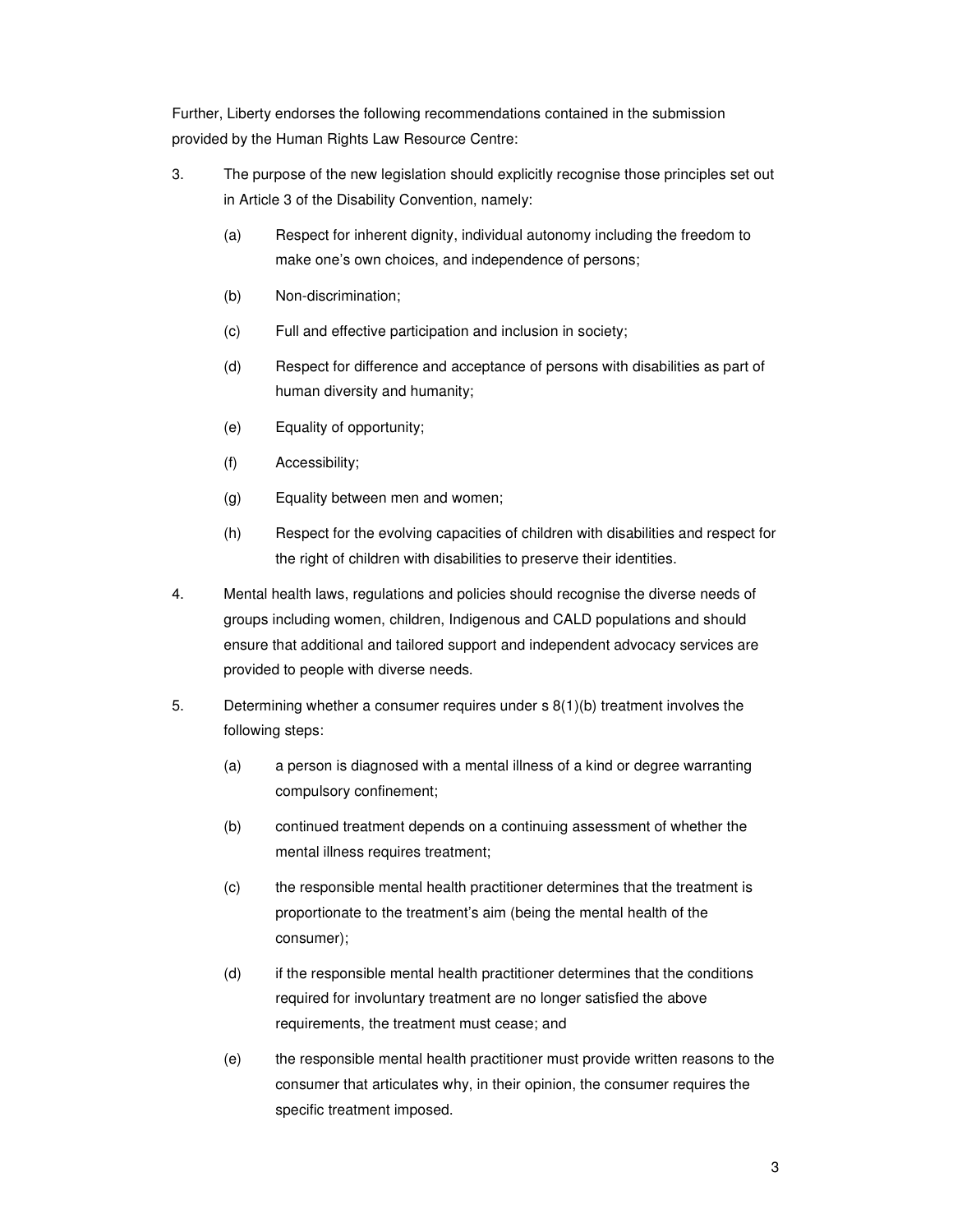- 6. To satisfy s 7(2) of the Charter, involuntary treatment may only be imposed under s 8(1)(c) where it is proportionate to the risk of harm to self or others; the risk meets a threshold level of severity and probability; and there is a clear relationship between the identified risk and the imposed treatment to address that risk.
- 7. Freedom from medical treatment without full, free and informed consent requires consumers be supported in making treatment and care decisions. Practicable steps should be taken by medical health practitioners to support a consumer to make treatment and care decisions. Further, consumers must be provided with written information on the proposed treatment and care (including the medication and its effects) in a language they can read.

## **Involuntary treatment**

Involuntary treatment engages several fundamental human rights, including, among others:

- (a) the right to be free from medical treatment without full free and informed consent; $^2$
- (b) protection from torture and cruel, inhuman and degrading treatment;<sup>3</sup>
- $(c)$  the right to liberty and security of the person;<sup>4</sup> and
- (d) the right to privacy. $5$

Liberty Victoria acknowledges that sometimes human rights conflict. It is often argued that the realisation of certain rights – such as the community's right to safety or a patient's right to the highest attainable standard of health – are difficult to reconcile with the right to be free from medical treatment without consent. The extent to which this is in fact the case is the subject of considerable debate and disagreement.<sup>6</sup>

As a matter of principle, a person's right to liberty and security may be limited, but only where the limitation can be 'demonstrably justified in a free and democratic society based on human dignity, equality, freedom and taking into account all relevant factors'.<sup>7</sup> In other words, any limitation on the right to liberty must be a reasonable, proportionate, evidence-based response to an ascertainable individual or social problem.

 $\overline{a}$ 

<sup>2</sup> Charter of Human Rights and Responsibilities Act 2006 (Vic) (**Charter**), section 10(c)

 $3$  Charter section 10 (a)-(b)

<sup>4</sup> Charter, section 21.

<sup>5</sup> Charter, section 13.

 $^6$  See, for example, Tina Minkowitz, 'The United Nations Convention on the Rights of Persons with Disabilities and the Right to be Free from Non-consensual Psychiatric Interventions, 34 Syracuse Journal of International Law and Commerce (2006-2007).

 $7$  These principles are reflected in section 7(2) of the Charter.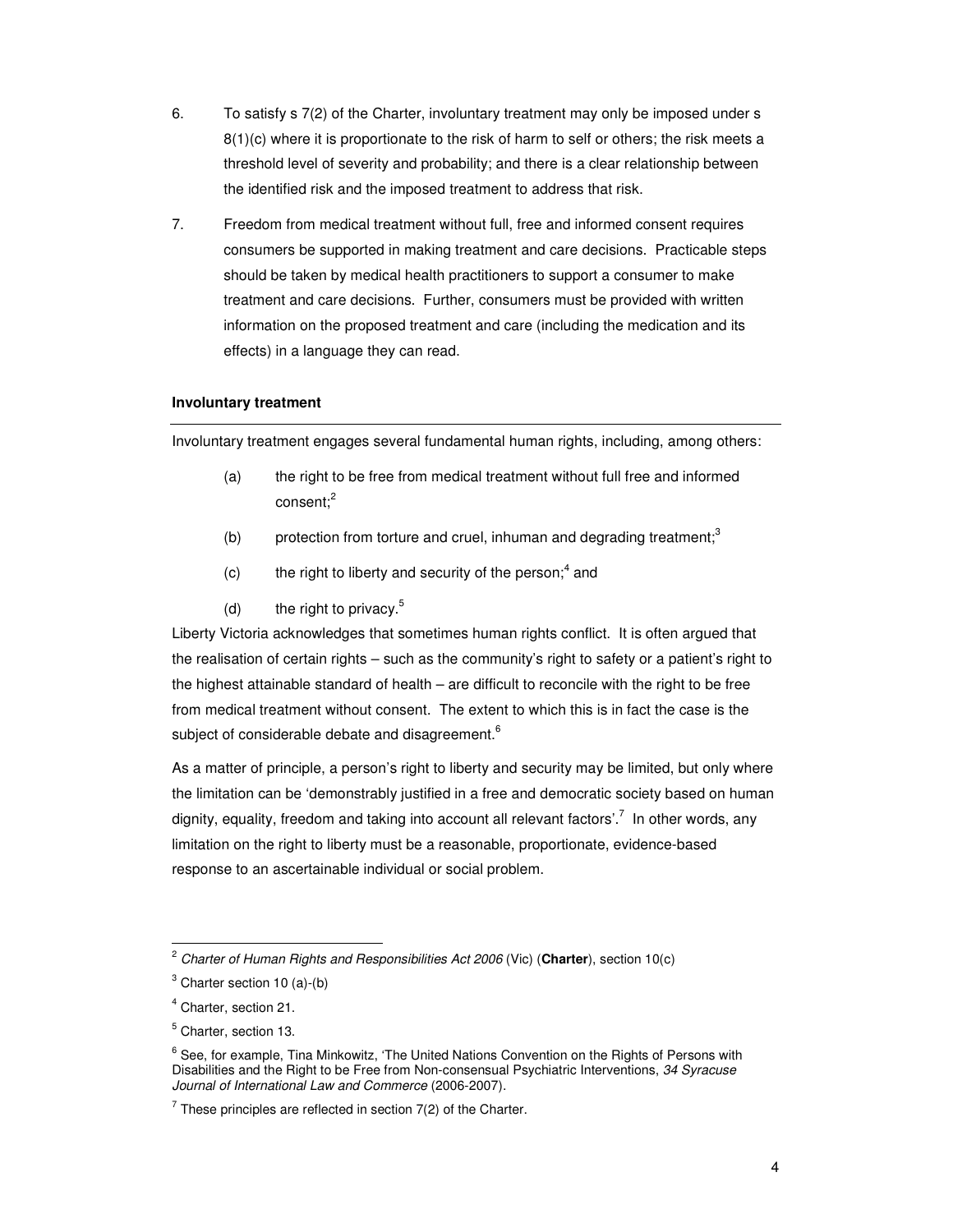In this regard, we note further that the right to equality is violated whenever a person with a disability is treated differently from others in the community and that differential treatment is not adequately justified by reference to a compelling and competing public interest.<sup>8</sup>

It is generally accepted that people with physical disabilities are able to refuse treatment that they need, even when they place themselves at risk as a result. It is also generally accepted that people cannot be detained preventively, regardless of the likelihood that they may cause harm to others in the future.<sup>9</sup> Under the MHA these standards do not apply to people with mental illness. Consequently, if the Government wishes to perpetuate this differential treatment, it must demonstrate clearly that the involuntary treatment and care of people with mental illness is demonstrably necessary either for the sake of their health or for the protection of members of the public.

Former Special Rapporteur on the Right to Health, Paul Hunt, has stated that, in his experience:<sup>10</sup>

decisions to administer treatment without consent are often driven by inappropriate considerations. For example, they sometimes occur in the context of ignorance or stigma surrounding mental disabilities, and expediency or indifference on the part of staff. This is inherently incompatible with the right to health, the prohibition of discrimination on the ground of disability, and other provisions in the Mental Illness Principles.

A re-evaluation of the justification for involuntary treatment is also called for by the CRPD, the purpose of which is to:<sup>11</sup>

promote, protect and ensure the full and equal enjoyment of all human rights and fundamental freedoms by all persons with disabilities, and to promote and respect their inherent dignity.

The CRPD provides that people with disabilities have a right to equality before the law:<sup>12</sup> to enjoy legal capacity on an equal basis with others in all aspects of life;<sup>13</sup> and are entitled to the support they may require in exercising their legal capacity.<sup>14</sup> Collectively, these provisions impose as a minimum requirement that:

- (a) people with mental illness are presumed to have legal capacity; and
- (b) a person exercising legal capacity (including through supported decisionmaking) must not be made subject to involuntary treatment.

 $\overline{a}$ 

<sup>&</sup>lt;sup>8</sup> See the Committee on Economic, Social and Cultural Rights, Draft General Comment No. 20 on nondiscrimination, E/C.12/GC/20/CRP.2, 9 September 2008.

<sup>&</sup>lt;sup>9</sup> Brenda Hale, "The Human Rights Act and Mental Health Law: Has it Helped?", 7 Journal of Mental Health Law (2007).

<sup>&</sup>lt;sup>10</sup> Paul Hunt, Report of the Special Rapporteur on the right of everyone to the enjoyment of the highest attainable standard of physical and mental health, E/CN.4/2005/51 (11 February 2005) [89].

<sup>&</sup>lt;sup>11</sup> CRPD, article 1.

 $12$  CRPD, articles 5 and 12(1)

<sup>13</sup> CRPD, article 12(2)

 $14$  CRPD, article 12(3)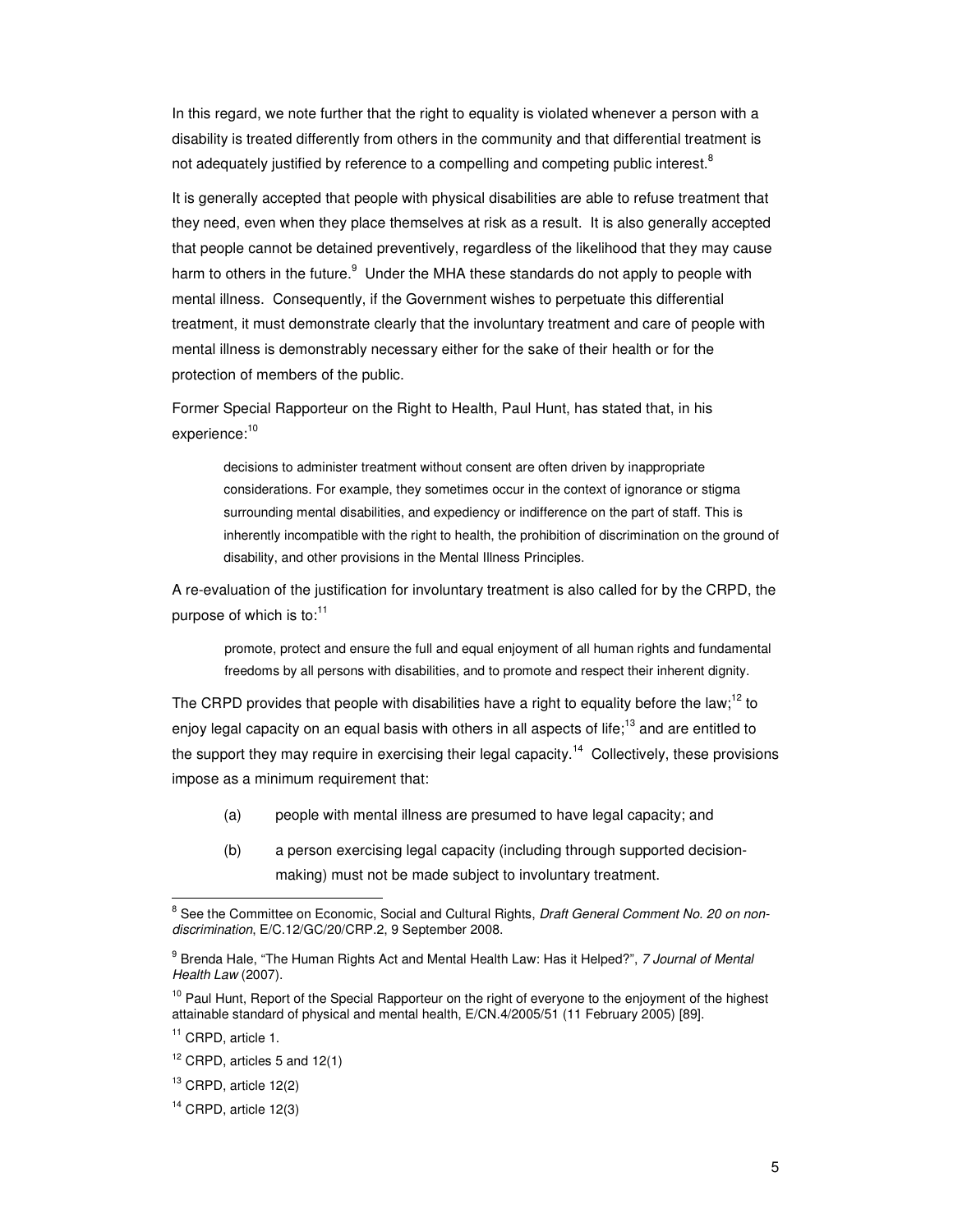In cases where a person with mental illness is found not to be capable of exercising legal capacity, their treatment and care must proceed on the basis that their inherent dignity and autonomy will at all times continue to be respected.

From this analysis we draw two conclusions regarding the provisions of the present MHA. First, in s.8(1)(a) of the Act, a determination must be made not just that a person 'appears to be mentally ill'. Consistent with human rights principles, a person must be determined to be be mentally ill before their involuntary detention is contemplated.

Secondly, a person's involuntary detention should not be contemplated in a situation in which they are found to possess legal capacity but refuse to consent to their treatment. Where a person is judged to have capacity, it should be presumed that they can exercise their capacity to make informed decisions about their treatment. Not to permit them to do so constitutes a substantial violation of their liberty and is, in any case, contrary to the provisions of s.10 of the Charter.

### **External Review**

Liberty is of the view that the present system of review of decisions with respect to involuntary detention and treatment meets the requirements of independent and impartial review provided for in international human rights conventions. Nevertheless, there are aspects of the present system of review that ought to be reformed. Two in particular require careful consideration.

First, under the present provisions of the MHA, a compulsory review of a person's involuntary detention need not take place until eight weeks after their initial admission to a psychiatric facility. Given that it is a person's liberty that is in question, we submit strongly that a wait of almost two months before compulsory review is far too long. Such a review should take place at the earliest possible opportunity after admission so as to ensure that it is demonstrably justified. No person should languish in detention for a lengthy period prior to having an opportunity to have the justification for that detention reviewed. This is particularly the case where, as in the instance of people with mental illness, the individual involved may not be capable of making a case that their detention is unjustifiable.

Secondly, it follows that given the particular disability and vulnerability of people with mental illness, effective advocacy on their behalf is critical. Apart from the system of criminal law, there is no other area in which a person may forfeit their liberty in the manner applicable to people with mental illness. The seriousness of that consequence and the particular vulnerability of the group in question, in our view necessitates a system in which legal advice, assistance and representation is made available to every person facing a Tribunal review, if they request it and after being fully informed of their rights.

Thirdly, and further, it follows that the provision of legal advice and advocacy is essential to hold the reviewing body effectively to account. Presently, without effective legal